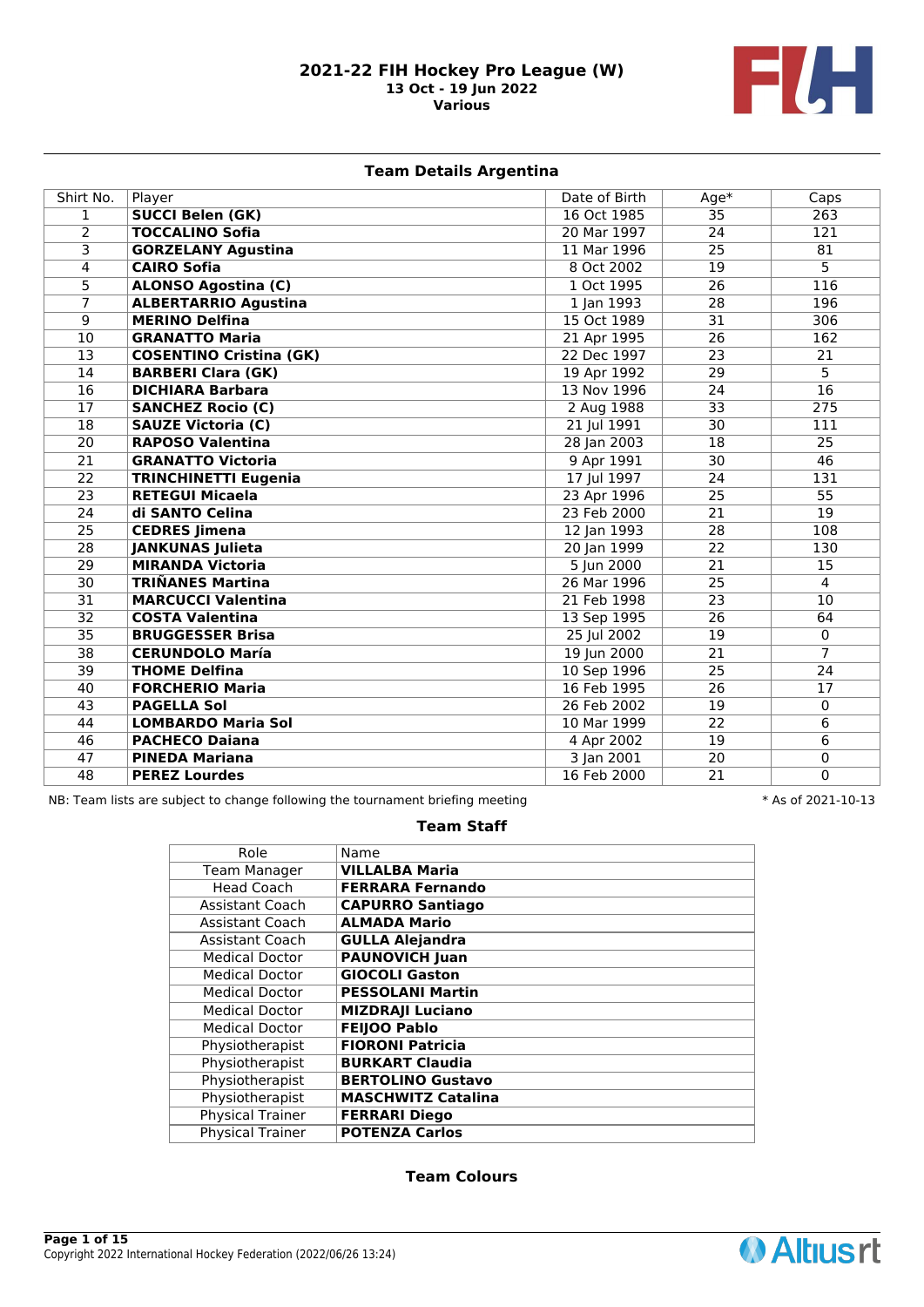

| <b>Shirts</b>    | Light Blue & White Stripes   Pink   Blue |
|------------------|------------------------------------------|
| <b>Skirts</b>    | Light Blue   Pink   Blue                 |
| <b>Socks</b>     | Light Blue   Pink   Blue                 |
| <b>GK Shirts</b> | Fluorescent yellow   Green               |

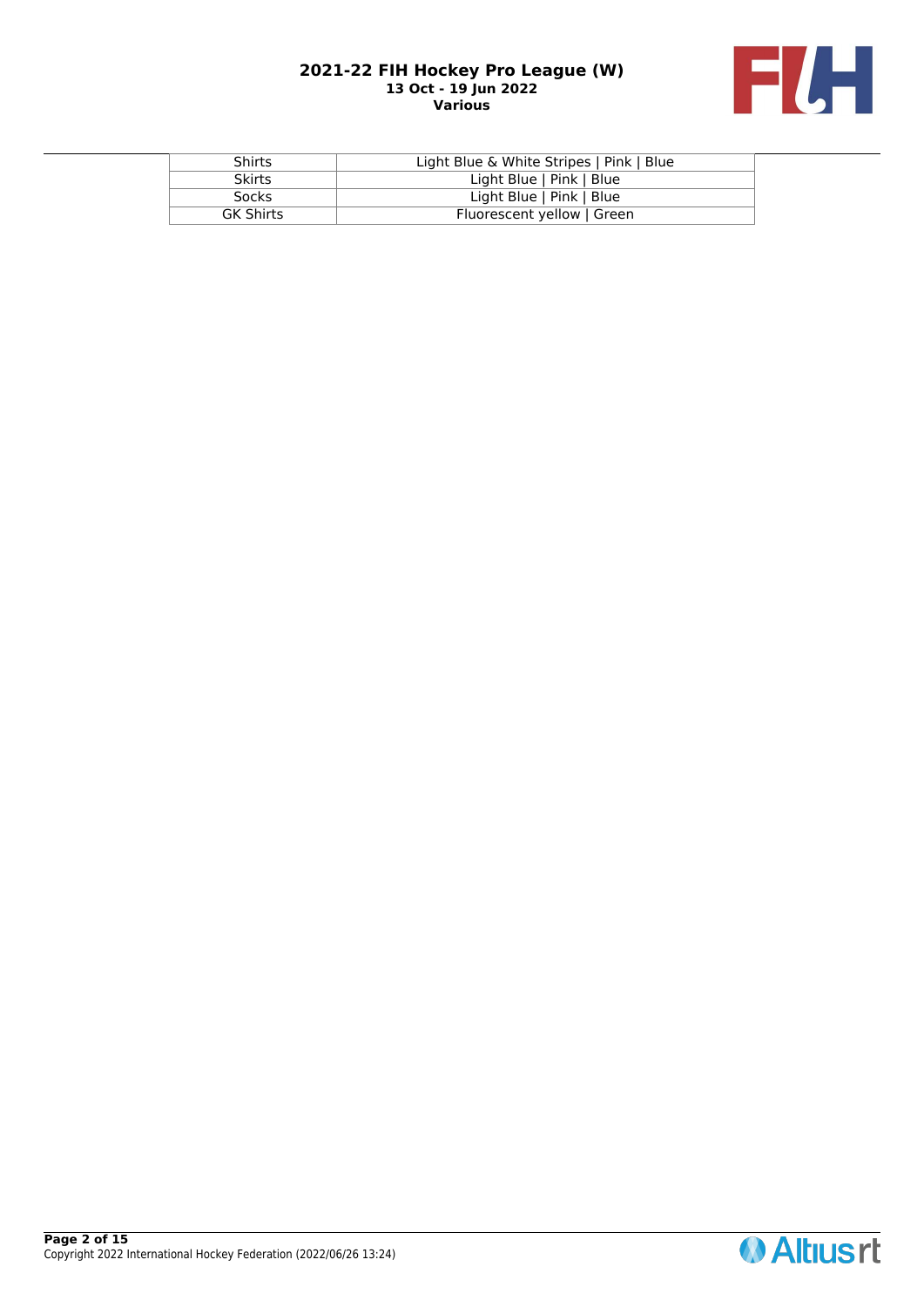

# **Team Details Belgium**

| Shirt No.       | Player                        | Date of Birth | $Age*$          | Caps                  |
|-----------------|-------------------------------|---------------|-----------------|-----------------------|
| $\overline{2}$  | <b>LIMAUGE Sophie</b>         | 2 Jul 1998    | 23              | 81                    |
| 3               | <b>RASIR Justine</b>          | 4 Dec 2001    | 19              | $\overline{29}$       |
| 5               | <b>RAYE Abi</b>               | 17 May 1991   | 30              | 197 (BEL 42, CAN 155) |
| $\overline{6}$  | <b>ENGLEBERT Charlotte</b>    | 20 May 2001   | 20              | 32                    |
| $\overline{7}$  | <b>VANDERMEIREN Judith</b>    | 10 Aug 1994   | 27              | 195                   |
| 8               | <b>PUVREZ Emma</b>            | 25 Jul 1997   | 24              | 160                   |
| 10              | <b>VERSAVEL Louise</b>        | 29 Apr 1995   | 26              | 213                   |
| 13              | <b>GERNIERS Alix (C)</b>      | 29 Jun 1993   | 28              | 231                   |
| $\overline{15}$ | <b>WEYNS Anne-Sophie</b>      | 2 Feb 1995    | $\overline{26}$ | 101                   |
| $\overline{16}$ | <b>DUQUESNE Tiphaine</b>      | 22 Aug 1996   | $\overline{25}$ | $\overline{62}$       |
| $\overline{17}$ | <b>STRUIJK Michelle (C)</b>   | 24 Jun 1998   | 23              | $\overline{87}$       |
| $\overline{18}$ | <b>IKEGWUONU Shaunda</b>      | 11 Mar 1998   | $\overline{23}$ | $\overline{12}$       |
| $\overline{19}$ | <b>NELEN Barbara (C)</b>      | 20 Aug 1991   | 30              | 284                   |
| $\overline{20}$ | <b>De RYCK Pauline (GK)</b>   | 7 Apr 1998    | $\overline{23}$ | $\mathbf{1}$          |
| $\overline{21}$ | <b>D'HOOGHE Aisling (GK)</b>  | 25 Aug 1994   | 27              | 207                   |
| $\overline{22}$ | <b>VANDEN BORRE Stephanie</b> | 14 Sep 1997   | 24              | 150                   |
| $\overline{23}$ | <b>SOTGIU Elena (GK)</b>      | 18 Jul 1995   | 26              | 63                    |
| $\overline{25}$ | <b>LECLEF Pauline</b>         | 31 May 1995   | 26              | 114                   |
| $\overline{26}$ | <b>HILLEWAERT Lien</b>        | 27 Nov 1997   | 23              | 104                   |
| 27              | <b>PALFLIET Loes</b>          | 4 Apr 2004    | 17              | $\mathbf 0$           |
| $\overline{28}$ | <b>VAN DIEREN Lyne</b>        | 25 Aug 2000   | 21              | $\mathbf{1}$          |
| 29              | <b>PICARD Elodie (GK)</b>     | 8 Sep 1997    | 24              | 29                    |
| $\overline{30}$ | <b>BALLENGHIEN Ambre</b>      | 13 Dec 2000   | 20              | $\overline{57}$       |
| 31              | <b>BREYNE Lucie</b>           | 5 Oct 2000    | 21              | 26                    |
| $\overline{32}$ | <b>MARIEN Delphine</b>        | 27 Mar 2002   | $\overline{19}$ | $6\overline{6}$       |
| $\overline{33}$ | 'T SERSTEVENS Alexia          | 9 Nov 1999    | 21              | $\overline{32}$       |
| $\overline{34}$ | <b>BLOCKMANS Vanessa</b>      | 4 Apr 2002    | 19              | 13                    |
| $\overline{35}$ | <b>ROELS Anne-Sophie</b>      | 19 Feb 2001   | 20              | $\overline{2}$        |
| $\overline{36}$ | <b>BRASSEUR Hélène</b>        | 4 Jan 2002    | 19              | $\overline{24}$       |
| $\overline{37}$ | <b>DE MOT France</b>          | 30 Jan 2002   | 19              | 18                    |
| $\overline{38}$ | <b>WILLEMS Agathe</b>         | 26 Nov 2001   | 19              | $\mathbf 0$           |
| 39              | <b>DUQUESNE Juliette</b>      | 18 Jan 2000   | 21              | 0                     |
| 40              | <b>BELIS Camille</b>          | 23 Oct 2004   | 16              | 0                     |
| 41              | <b>BONAMI Astrid</b>          | 19 May 2003   | 18              | 1                     |
| 42              | <b>MOMMENS Elizabeth</b>      | 3 Nov 2004    | 16              | $\overline{0}$        |

NB: Team lists are subject to change following the tournament briefing meeting  $* A s$  of 2021-10-13

# **Team Staff**

| Role                  | Name                   |
|-----------------------|------------------------|
| <b>Team Manager</b>   | <b>PECHE Muriel</b>    |
| Stand-In Manager      | <b>AGACHE Hannes</b>   |
| Head Coach            | <b>EHREN Raoul</b>     |
| Assistant Coach       | <b>WHITE Tim</b>       |
| <b>Medical Doctor</b> | van OOSTVELDT Katja    |
| Physiotherapist       | <b>STEURS Lien</b>     |
| Physiotherapist       | <b>SMIDT Valentine</b> |
| Physical Trainer      | <b>FAVEYTS Glenn</b>   |

| <b>Shirts</b>    | Red   White    |
|------------------|----------------|
| <b>Skirts</b>    | Red   White    |
| Socks            | Red   White    |
| <b>GK Shirts</b> | Yellow   Black |

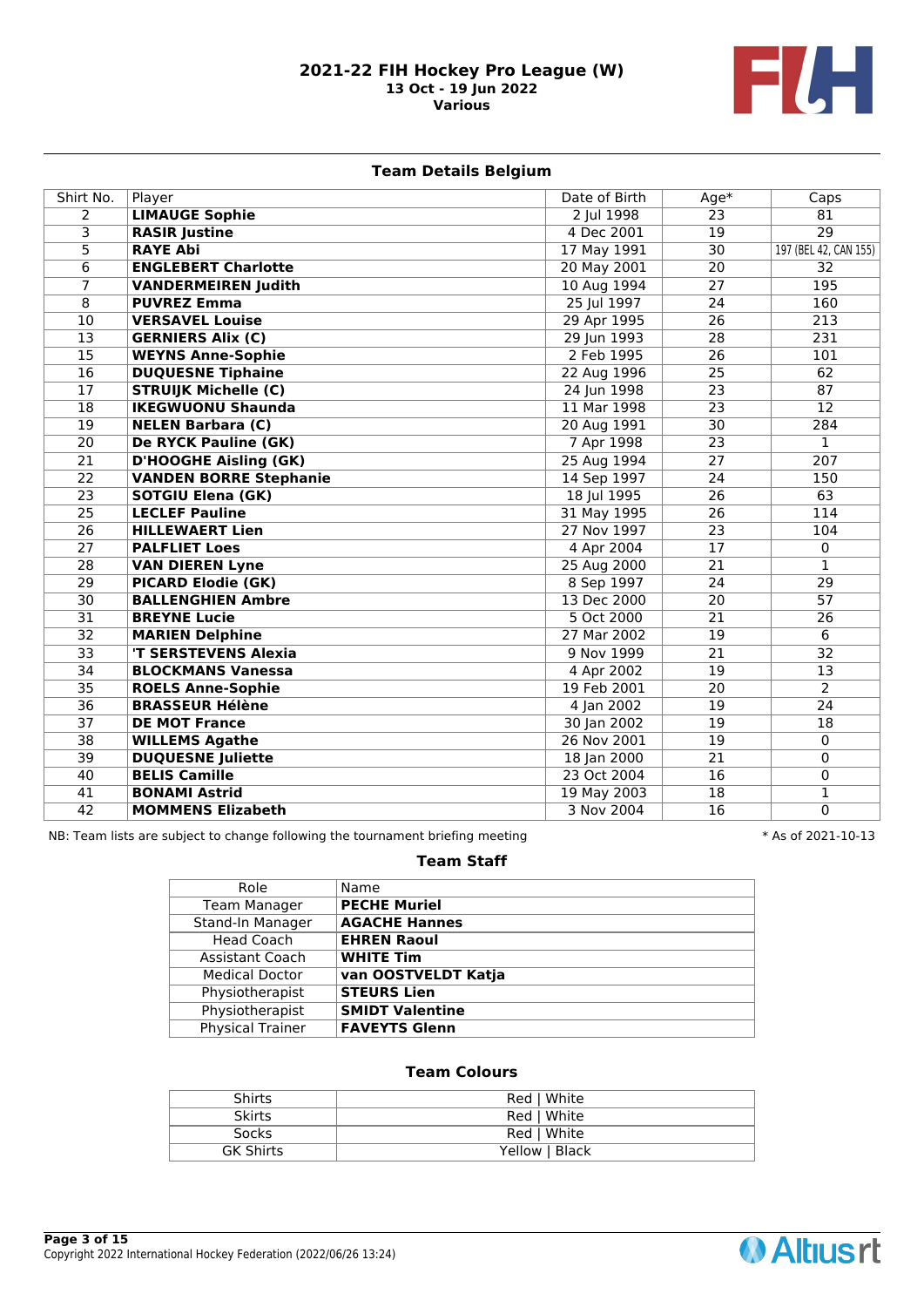

### **Team Details China**

| Shirt No.       | Player                    | Date of Birth | $Age*$          | Caps              |
|-----------------|---------------------------|---------------|-----------------|-------------------|
| $\mathbf{1}$    | YE Jiao (GK)              | 21 Oct 1994   | $\overline{26}$ | $\overline{72}$   |
| $\overline{2}$  | <b>GU Bingfeng</b>        | 25 Jan 1994   | $\overline{27}$ | 119               |
| $\overline{3}$  | <b>YANG Liu</b>           | 1 Sep 1998    | 23              | 8                 |
| 5               | LI Jiaqi                  | 2 Jul 1995    | $\overline{26}$ | 117               |
| 6               | <b>ZHANG Ying</b>         | 29 Aug 1998   | 23              | 37                |
| 7               | <b>CUI Qiuxia (C)</b>     | 11 Sep 1990   | $\overline{31}$ | 195               |
| 8               | <b>GU Yangyan</b>         | 17 Jul 2000   | 21              | 13                |
| $\overline{9}$  | <b>MA Ning</b>            | 29 Sep 2000   | $\overline{21}$ | $\overline{18}$   |
| 10              | <b>ZHANG Xindan</b>       | 3 Aug 1997    | 24              | $\overline{29}$   |
| 11              | <b>LIANG Meiyu</b>        | 8 Jan 1994    | $\overline{27}$ | 199               |
| $\overline{12}$ | <b>ZHU Liyu</b>           | 22 Sep 1997   | 24              | 6                 |
| $\overline{13}$ | <b>LI Hong</b>            | 31 May 1999   | 22              | $\overline{90}$   |
| $\overline{15}$ | <b>YUAN Meng</b>          | 7 Feb 1996    | 25              | $\overline{38}$   |
| 16              | OU Zixia                  | 24 Sep 1995   | $\overline{26}$ | 116               |
| 17              | <b>CHEN Ling</b>          | 3 Jul 1998    | 23              | 9                 |
| $\overline{18}$ | <b>CHEN Yanhua</b>        | 3 Nov 1997    | 23              | 9                 |
| $\overline{19}$ | <b>ZHANG Xiaoxue</b>      | 13 Dec 1992   | $\overline{28}$ | 173               |
| $\overline{20}$ | <b>FAN Yunxia</b>         | 7 Dec 2002    | 18              | 9                 |
| $\overline{21}$ | <b>ZHENG Jiali</b>        | 1 Jul 1997    | $\overline{24}$ | 10                |
| $\overline{22}$ | <b>HUANG Haiyan</b>       | 28 Jun 2000   | 21              | $\overline{7}$    |
| $\overline{23}$ | <b>LIU Hui</b>            | 20 Jan 2002   | $\overline{19}$ | $\mathbf{1}$      |
| $\overline{24}$ | <b>WANG Na</b>            | 5 Aug 1994    | 27              | 110               |
| 25              | <b>YANG Haoting</b>       | 16 Aug 1999   | $\overline{22}$ | 13                |
| $\overline{26}$ | <b>CHEN Yang</b>          | 15 Feb 1997   | 24              | 68                |
| $\overline{27}$ | <b>LIU Qingmei</b>        | 6 Apr 2000    | $\overline{21}$ | $\overline{\tau}$ |
| 28              | <b>LUO Tiantian</b>       | 12 Jul 1995   | 26              | 29                |
| $\overline{29}$ | LIU Ping (GK)             | 13 Oct 1994   | 27              | 17                |
| 30              | <b>OUYANG Huarui (GK)</b> | 2 Dec 1998    | 22              | 5                 |
| 31              | <b>ZHONG Jiaqi</b>        | 23 Sep 1999   | $\overline{22}$ | $\overline{70}$   |
| $\overline{32}$ | LI Xinhuan (GK)           | 5 Jan 1999    | 22              | $\overline{7}$    |
| $\overline{33}$ | LIU Hua                   | 2 Feb 1999    | $\overline{22}$ | 4                 |
| 34              | <b>DENG Xue</b>           | 11 Jan 1996   | 25              | 7                 |
| $\overline{35}$ | <b>ZHANG Heyang</b>       | 2 Dec 2001    | $\overline{19}$ | $\mathbf 0$       |
| $\overline{36}$ | <b>ZHONG Mengling</b>     | 30 Mar 1996   | $\overline{25}$ | 69                |
| $\overline{37}$ | <b>ZHANG Jinrong</b>      | 24 Mar 1997   | $\overline{24}$ | 134               |
| $\overline{38}$ | <b>WU Surong (GK)</b>     | 13 May 2000   | $\overline{21}$ | $\overline{7}$    |
| 39              | <b>YONG Jing</b>          | 9 Jan 1994    | $\overline{27}$ | 42                |
| 40              | <b>GUO Qiu</b>            | 25 Nov 1995   | $\overline{25}$ | 68                |
| 41              | <b>PENG Xueyi</b>         | 15 Mar 1997   | $\overline{24}$ | $\overline{7}$    |
| 42              | <b>LIU Meng</b>           | 17 Dec 1995   | 25              | 34                |
| 43              | <b>YU Anhui</b>           | 30 Apr 2001   | 20              | $\overline{7}$    |
| 44              | <b>CHEN Yi</b>            | 28 Jan 1997   | $\overline{24}$ | 41                |
| 45              | <b>ZOU Meirong</b>        | 1 Sep 2000    | $\overline{21}$ | $\overline{4}$    |
| 46              | <b>TANG Wanli</b>         | 28 Apr 1996   | $\overline{25}$ | $\overline{32}$   |
| 47              | <b>CHEN Feiping</b>       | 11 Nov 1997   | $\overline{23}$ | $\overline{7}$    |
| 48              | <b>CHEN Yujun</b>         | 3 Aug 2000    | 21              | $\overline{7}$    |
| 49              | <b>LUO Yuxin</b>          | 18 Aug 2000   | $\overline{21}$ | $\overline{7}$    |
| 50              | <b>WANG Shumin</b>        | 12 Sep 1993   | 28              | $\overline{31}$   |
| 51              | <b>XU Wenyu</b>           | 6 Dec 1995    | $\overline{25}$ | 83                |
| 52              | <b>DAN Wen</b>            | 14 Jun 1999   | 22              | 46                |
| 53              | <b>HE Jiangxin</b>        | 19 Aug 1997   | 24              | 60                |
| $\overline{55}$ | <b>ZHOU Yu</b>            | 14 May 1997   | 24              | 42                |

NB: Team lists are subject to change following the tournament briefing meeting  $* A s$  of 2021-10-13

**Team Staff**

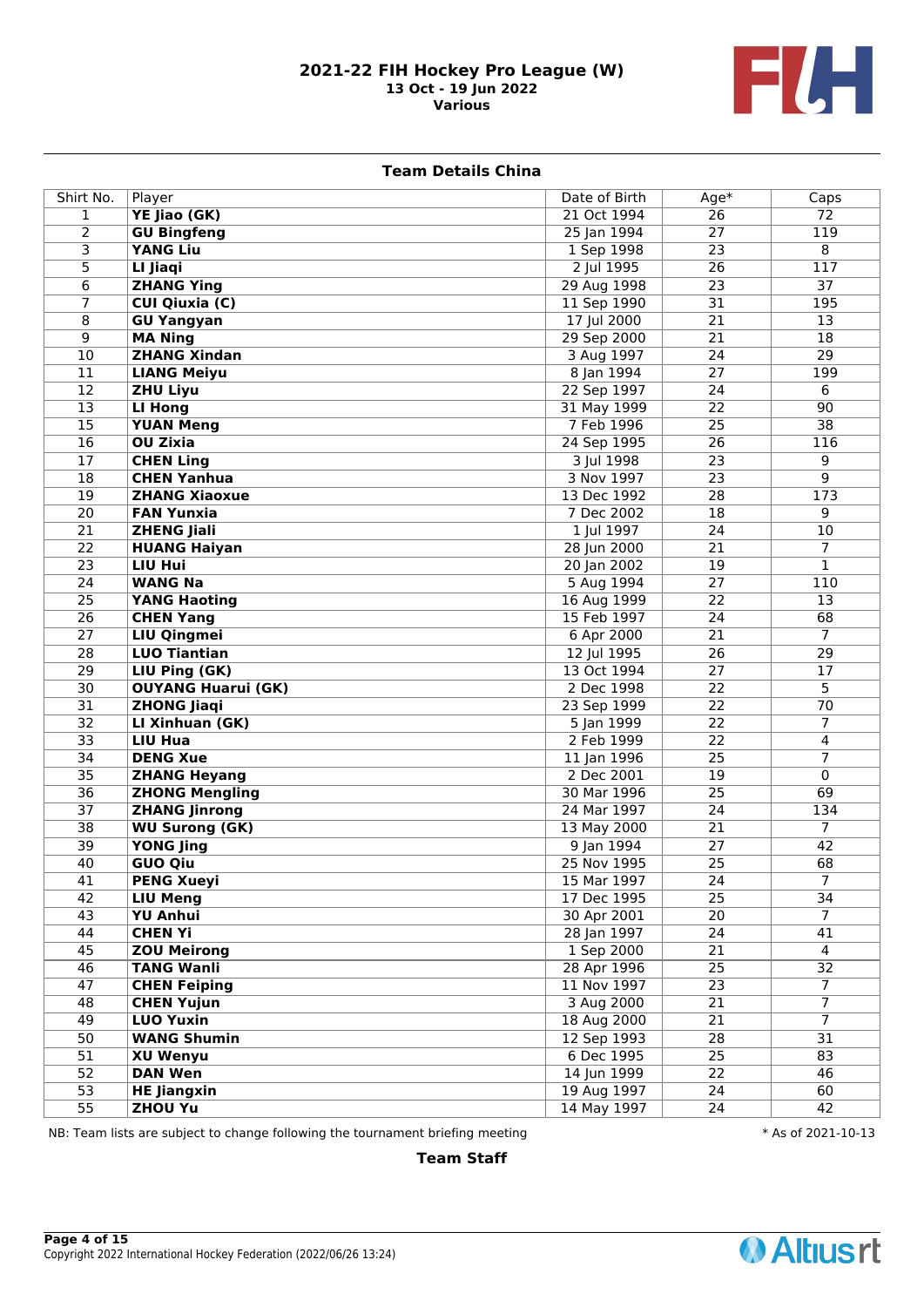

| Role                    | Name                           |
|-------------------------|--------------------------------|
| <b>Team Manager</b>     | <b>HOOGEWEEGEN Yvon</b>        |
| <b>Team Manager</b>     | <b>WANG Tao</b>                |
| <b>Team Manager</b>     | <b>HONG Guo</b>                |
| <b>Team Manager</b>     | <b>ZHANG Yimeng</b>            |
| <b>Stand-In Manager</b> | <b>LIU Yuxiang</b>             |
| <b>Head Coach</b>       | <b>WANG Yang</b>               |
| <b>Head Coach</b>       | <b>CHEN Hong</b>               |
| <b>Head Coach</b>       | <b>CHEN Dekang</b>             |
| <b>Head Coach</b>       | <b>ANNAN Alyson</b>            |
| Assistant Coach         | <b>BONNET Giles</b>            |
| <b>Assistant Coach</b>  | <b>ZHANG Pengcheng</b>         |
| <b>Assistant Coach</b>  | <b>TAEKEMA Taeke</b>           |
| <b>Assistant Coach</b>  | <b>MANENSCHIJN Albert Kees</b> |
| <b>Assistant Coach</b>  | <b>LONG Feng Yu</b>            |
| <b>Assistant Coach</b>  | <b>HUANG Yongsheng</b>         |
| <b>Medical Doctor</b>   | <b>XIAOFENG Pang</b>           |
| <b>Medical Doctor</b>   | LUO Juan                       |
| <b>Medical Doctor</b>   | <b>XIONG Wei</b>               |
| <b>Medical Doctor</b>   | <b>WONG Qirong</b>             |
| Physiotherapist         | XIN Zhou                       |
| <b>Physical Trainer</b> | <b>MICHAU Daniel</b>           |
| Translator              | <b>WANG Zihao</b>              |

| <b>Shirts</b>    | Red   Yellow      |
|------------------|-------------------|
| <b>Skirts</b>    | Red   Yellow      |
| Socks            | Red   Yellow      |
| <b>GK Shirts</b> | Royal Blue   Pink |

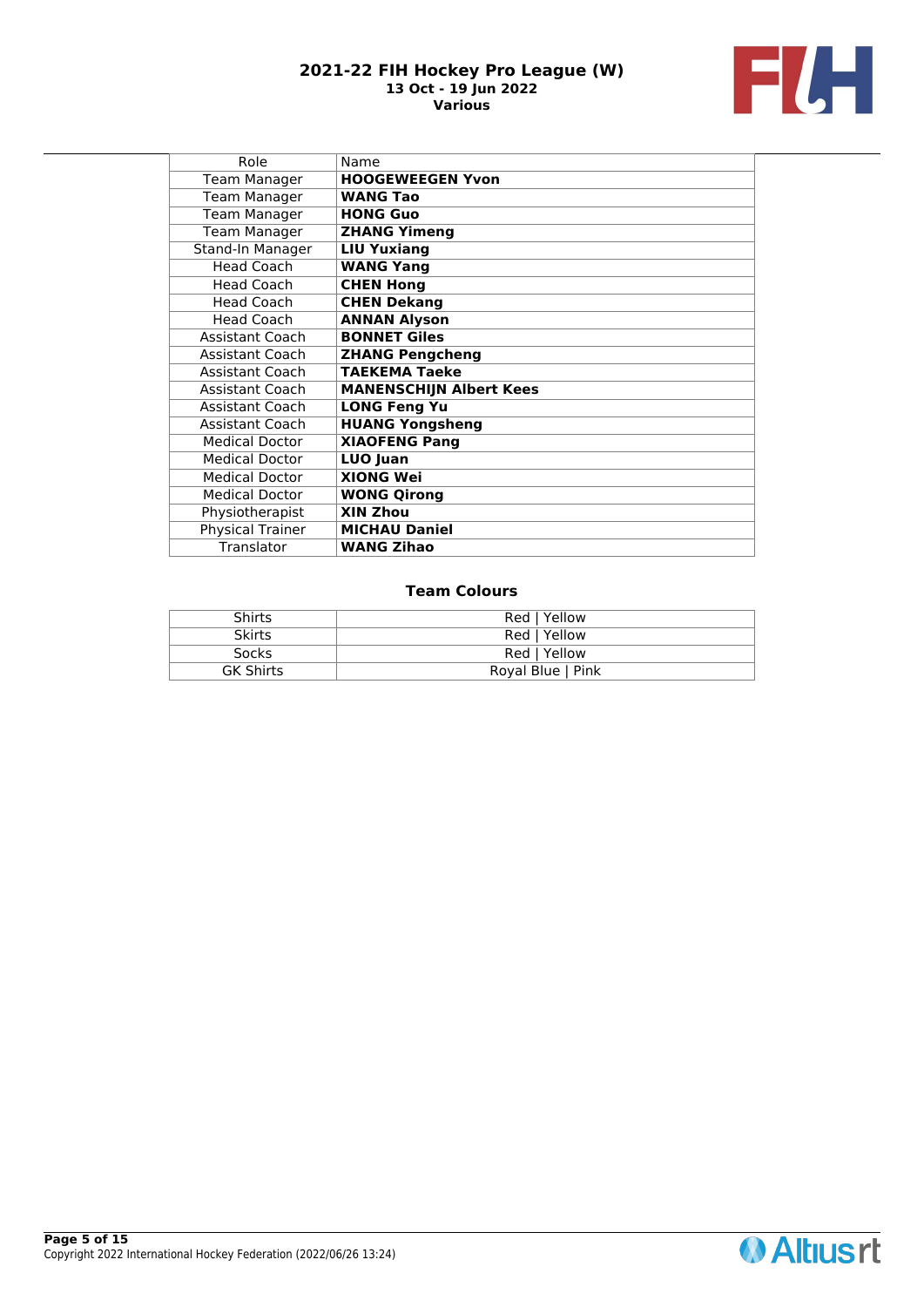

# **Team Details England**

| Shirt No.       | Player                        | Date of Birth | $Age*$          | Caps                   |
|-----------------|-------------------------------|---------------|-----------------|------------------------|
| 1               | <b>HINCH Maddie (GK)</b>      | 8 Oct 1988    | $\overline{33}$ | 171 (ENG 103, GBR 68)  |
| $\overline{2}$  | <b>BOURNE Darcy</b>           | 13 Oct 2001   | $\overline{20}$ | 7                      |
| 3               | <b>TENNANT Amy (GK)</b>       | 28 Aug 1994   | $\overline{27}$ | 25 (ENG 12, GBR 13)    |
| 4               | <b>UNSWORTH Laura</b>         | 8 Mar 1988    | $\overline{33}$ | 296 (ENG 162, GBR 134) |
| $\overline{5}$  | <b>BURGE Esme</b>             | 15 May 1999   | $\overline{22}$ | 18 (ENG 10, GBR 8)     |
| 6               | <b>TOMAN Anna</b>             | 29 Apr 1993   | 28              | 106 (ENG 53, GBR 53)   |
| 7               | <b>MARTIN Hannah</b>          | 30 Dec 1994   | 26              | 97 (ENG 52, GBR 45)    |
| 11              | <b>HUNT Holly</b>             | 15 Mar 1997   | 24              | 14 (ENG 12, GBR 2)     |
| 13              | <b>RAYER Elena</b>            | 22 Nov 1996   | 24              | 79 (ENG 48, GBR 31)    |
| 14              | <b>HOWARD Tessa</b>           | 6 Jan 1999    | 22              | 46 (ENG 13, GBR 33)    |
| 16              | <b>PETTER Isabelle</b>        | 27 Jun 2000   | 21              | 53 (ENG 22, GBR 31)    |
| 18              | <b>ANSLEY Giselle</b>         | 31 Mar 1992   | 29              | 183 (ENG 105, GBR 78)  |
| 19              | <b>HAMILTON Olivia</b>        | 28 Feb 2001   | 20              | 6                      |
| $\overline{20}$ | <b>PEARNE-WEBB Hollie (C)</b> | 19 Sep 1990   | $\overline{31}$ | 213 (ENG 117, GBR 96)  |
| 21              | <b>CRACKLES Fiona</b>         | 11 Feb 2000   | $\overline{21}$ | 35 (ENG 19, GBR 16)    |
| $\overline{22}$ | <b>NEAL Elizabeth</b>         | 8 Oct 1998    | $\overline{23}$ | 34 (ENG 12, GBR 22)    |
| 23              | <b>HAMILTON Sophie</b>        | 28 Feb 2001   | 20              | 16 (ENG 12, GBR 4)     |
| 24              | <b>McCALLIN Shona</b>         | 18 May 1992   | 29              | 108 (ENG 46, GBR 62)   |
| 25              | <b>HEESH Sabbie (GK)</b>      | 16 Dec 1991   | 29              | 26 (ENG 8, GBR 18)     |
| $\overline{26}$ | <b>OWSLEY Lily</b>            | 10 Dec 1994   | $\overline{26}$ | 182 (ENG 98, GBR 84)   |
| $\overline{27}$ | <b>HUNTER Jo</b>              | 27 May 1991   | 30              | 77 (ENG 45, GBR 32)    |
| $\overline{28}$ | <b>PEEL Flora</b>             | 19 Sep 1996   | 25              | 12                     |
| 30              | <b>TAYLOR Martha</b>          | 1 Mar 2002    | 19              | 5                      |
| 31              | <b>BALSDON Grace</b>          | 13 Apr 1993   | 28              | 102 (ENG 54, GBR 48)   |
| $\overline{32}$ | <b>AXFORD Kate</b>            | 31 Mar 1999   | $\overline{22}$ | 0                      |
| 34              | <b>WELCH Mila (GK)</b>        | 21 Jul 2001   | 20              | 0                      |
| 40              | <b>PRITCHARD Miriam (GK)</b>  | 21 Dec 1998   | $\overline{22}$ | 4                      |
| 41              | <b>WALKER Lily</b>            | 5 Jun 2002    | 19              | 11                     |
| 42              | <b>MALZER Alexandra</b>       | 19 Aug 2000   | 21              | 10 (ENG 8, GBR 2)      |
| 43              | <b>LOCK Pippa</b>             | 23 Oct 1999   | 21              | $\overline{2}$         |
| 44              | <b>MACKENZIE Lorna</b>        | 22 Feb 2001   | 20              | 2                      |
| 45              | <b>GIGLIO Millie</b>          | 28 Oct 2000   | 20              | $\mathbf 0$            |
| 46              | <b>MCCABE Vicki</b>           | 9 Jun 2001    | $\overline{20}$ | $\overline{0}$         |

NB: Team lists are subject to change following the tournament briefing meeting  $* A s$  of 2021-10-13

# **Team Staff**

| Role                    | Name                      |
|-------------------------|---------------------------|
| <b>Team Manager</b>     | <b>BEVERIDGE Samantha</b> |
| Head Coach              | <b>RALPH David</b>        |
| Assistant Coach         | <b>GLYNN Katie</b>        |
| <b>Medical Doctor</b>   | <b>BROOKE Dan</b>         |
| <b>Medical Doctor</b>   | <b>THOMAS Mary</b>        |
| <b>Medical Doctor</b>   | <b>OSBORNE Nicky</b>      |
| <b>Medical Doctor</b>   | <b>WILLIAMS Jonathan</b>  |
| Physiotherapist         | <b>BATCHELOR Emma</b>     |
| Physiotherapist         | <b>CULLOM Jen</b>         |
| <b>Physical Trainer</b> | <b>BATCHELOR Thomas</b>   |

| <b>Shirts</b>    | White   Red      |
|------------------|------------------|
| <b>Skirts</b>    | Red   Royal Blue |
| Socks            | Red   Royal Blue |
| <b>GK Shirts</b> | Pink   Sky Blue  |

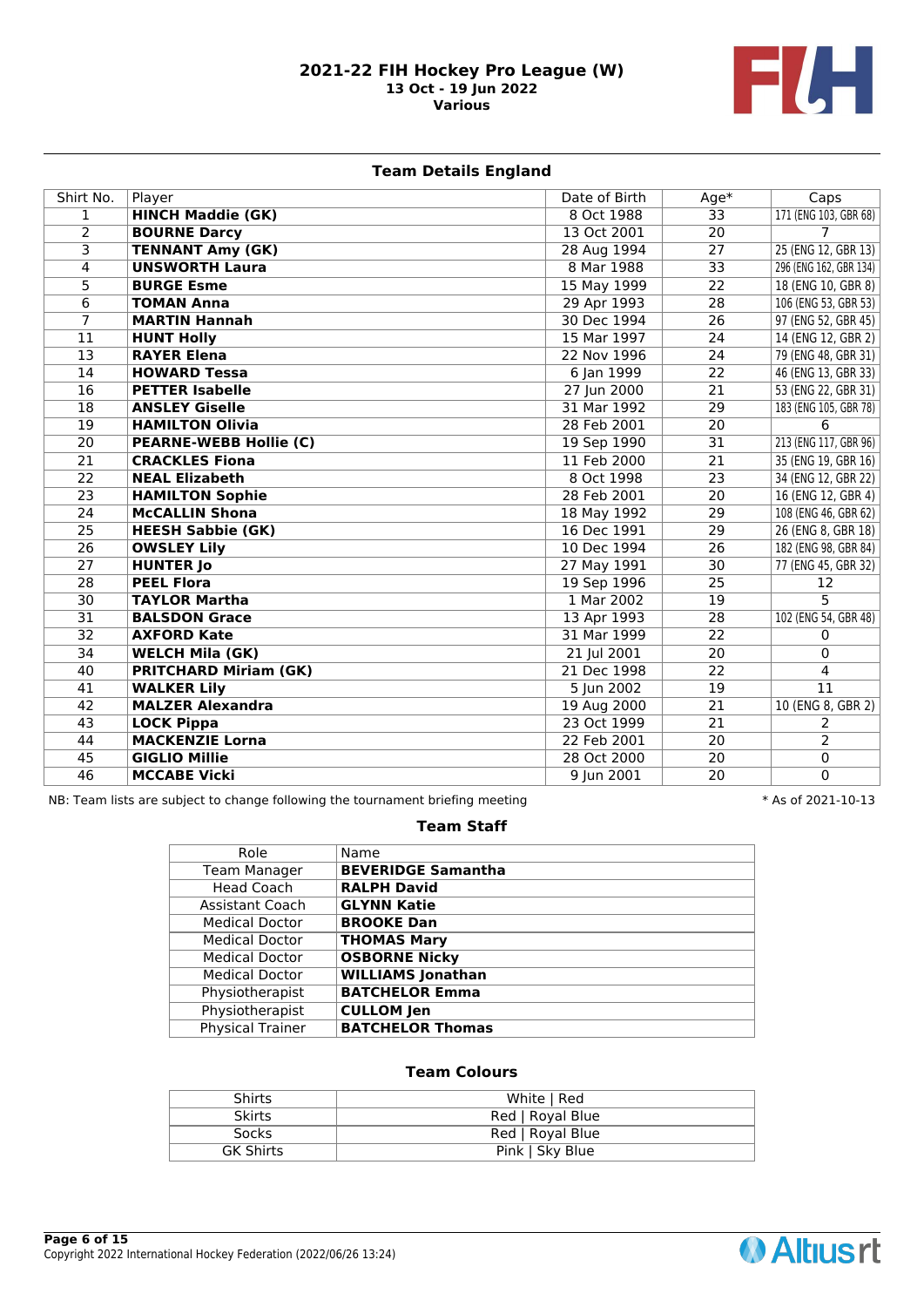

# **Team Details Germany**

| Shirt No.               | Player                                          | Date of Birth              | $Age*$          | Caps                             |
|-------------------------|-------------------------------------------------|----------------------------|-----------------|----------------------------------|
| $\mathbf{1}$            | <b>ROTHER Noelle (GK)</b>                       | 16 Sep 1996                | $\overline{25}$ | 13                               |
| $\overline{2}$          | <b>HORN Kira</b>                                | 12 Feb 1995                | $\overline{26}$ | 48                               |
| $\overline{\mathsf{3}}$ | <b>WORTMANN Amelie</b>                          | 21 Oct 1996                | 24              | $\overline{75}$                  |
| 4                       | <b>LORENZ Nike (C)</b>                          | 12 Mar 1997                | 24              | 140                              |
| 5                       | <b>ORUZ Selin</b>                               | 5 Feb 1997                 | 24              | 119                              |
| 6                       | <b>GABLAC Hannah</b>                            | 25 Feb 1995                | $\overline{26}$ | 95                               |
| 8                       | <b>SCHRÖDER Anne</b>                            | 11 Sep 1994                | 27              | 173                              |
| $\overline{9}$          | <b>GRÄVE Elisa</b>                              | 18 Oct 1996                | 24              | 88                               |
| $\overline{10}$         | <b>NOLTE Lisa</b>                               | 5 Feb 2001                 | $\overline{20}$ | $\overline{9}$                   |
| $\overline{11}$         | <b>MICHEEL Lena</b>                             | 29 Apr 1998                | $\overline{23}$ | 67                               |
| $\overline{12}$         | <b>STAPENHORST Charlotte</b>                    | 15 Jun 1995                | 26              | 127                              |
| $\overline{13}$         | <b>MARTIN-PELEGRINA Teresa</b>                  | 11 Nov 1997                | $\overline{23}$ | $\overline{38}$                  |
| $\overline{13}$         | <b>GERSTENHÖFER Charlotte</b>                   | 17 Aug 1999                | $\overline{22}$ | $\overline{8}$                   |
| $\overline{15}$         | <b>KUBALSKI Nathalie (GK)</b>                   | 3 Sep 1993                 | $\overline{28}$ | $\overline{29}$                  |
| 16                      | <b>ZIMMERMANN Sonja</b>                         | 15 Jun 1999                | 22              | 54                               |
| 17                      | <b>HEINZ Pauline</b>                            | 11 Mar 2000                | $\overline{21}$ | $\overline{23}$                  |
| $\overline{18}$         | <b>STOFFELSMA Lilly</b>                         | 22 Apr 2002                | $\overline{19}$ | 5                                |
| $\overline{19}$         | <b>SCHAUNIG Maike</b>                           | 13 Mar 1996                | 25              | $\overline{58}$                  |
| $\overline{20}$         | <b>SONNTAG Julia (GK)</b>                       | 1 Nov 1991                 | 29              | $\overline{73}$                  |
| $\overline{21}$         | <b>STRAUSS Sara</b>                             | 12 Aug 2002                | $\overline{19}$ | 6                                |
| $\overline{22}$         | <b>PIEPER Cecile</b>                            | 31 Aug 1994                | 27              | 146                              |
| $\overline{23}$         | <b>DAVIDSMEYER Emma</b>                         | 30 Mar 1999                | $\overline{22}$ | 10                               |
| $\overline{24}$         | <b>MAERTENS Pia</b>                             | 6 Jan 1999                 | 22              | 59                               |
| $\overline{25}$         | <b>HUSE Viktoria</b>                            | 24 Oct 1995                | $\overline{25}$ | 80                               |
| $\overline{26}$         | <b>KIEFER Katharina</b>                         | 3 Aug 1998                 | $\overline{23}$ | 6                                |
| $\overline{27}$         | <b>KILIAN Anna (GK)</b>                         | 30 Sep 1999                | $\overline{22}$ | 5                                |
| $\overline{28}$         | <b>FLESCHÜTZ Jette</b>                          | 23 Oct 2002                | $\overline{18}$ | $\overline{24}$                  |
| $\overline{29}$         | <b>BOERMANS Emma</b>                            | 25 Apr 1999                | $\overline{22}$ | 8                                |
| 30                      | <b>GRANITZKI Hanna</b>                          | 31 Jul 1997                | 24              | 77                               |
| $\overline{31}$         | <b>WEIDEMANN Linnea</b>                         | 15 Sep 2003                | 18              | 6                                |
| $\overline{32}$         | <b>VISCHER Chiara (GK)</b>                      | 7 Feb 2002                 | 19              | 1                                |
| $\overline{33}$         | <b>BLEUEL Jule</b>                              | 20 Mar 2001                | 20              | 5                                |
| $\overline{33}$         | <b>KIRSCHBAUM Katharina</b>                     | 30 Dec 1998                | $\overline{22}$ | $\overline{2}$                   |
| $\overline{34}$         | <b>SCHWABE Sophia</b>                           | 28 Jul 2003                | 18              | $\overline{2}$                   |
| $\overline{35}$         | <b>WENZEL Benedetta</b>                         | 31 Mar 1997                | $\overline{24}$ | $\overline{19}$                  |
| $\overline{36}$         | <b>KÖLLINGER Ida-Marie</b>                      | 10 Aug 2001                | 20              | 5                                |
| $\overline{36}$         | <b>BOLLE Philin</b>                             | 17 Apr 1999                | $\overline{22}$ | $\overline{2}$                   |
| 37                      | <b>HEMMERLE Julia</b>                           | 29 May 2003                | 18              | 3                                |
| 38                      | STÖCKEL Lea                                     | 24 Apr 1994                | 27              | 54                               |
| 39                      | <b>BECKHAUS Nike</b>                            | 22 Aug 2000                | 21              | 2                                |
| 40<br>41                | <b>WICHMANN Mali (GK)</b>                       | 21 Apr 2000                | 21<br>17        | $\overline{2}$<br>$\overline{3}$ |
| 42                      | <b>FRERICHS Lena</b><br><b>BOEHRINGER Joana</b> | 16 Jan 2004<br>20 May 2003 | 18              | $\overline{2}$                   |
| 43                      | <b>FISCHER Jule</b>                             | 21 May 2002                | 19              | $\mathbf{1}$                     |
| 44                      | <b>KURZ Stine</b>                               | 20 May 2000                | 21              | 6                                |
| 45                      | <b>BIRKNER Lara</b>                             | 31 Oct 1997                | 23              | $\overline{3}$                   |
| 45                      | <b>MANDEL Yara</b>                              | 2 Sep 2001                 | 20              | $\mathbf{1}$                     |
| 46                      | <b>HAHN Marie</b>                               | 5 Jan 2002                 | 19              | 1                                |
| 47                      | <b>HAUKE Franzisca</b>                          | 10 Sep 1989                | 32              | 207                              |
| 48                      | <b>ZHONG Yani</b>                               | 14 Mar 2001                | 20              | $\mathbf{1}$                     |
| 49                      | <b>CURLAND Kira</b>                             | 8 Dec 2002                 | 18              | $\mathbf 0$                      |
| 50                      | <b>ARING Nele</b>                               | 4 Jan 1997                 | 24              | 12                               |
| $\overline{51}$         | <b>KANDLER Johanna</b>                          | 30 Jan 2003                | 18              | 0                                |
| 52                      | <b>LONNES Antonia</b>                           | 6 Aug 2002                 | 19              | 0                                |
| 54                      | PLÜTH Laura                                     | 17 Apr 2003                | 18              | $\mathbf 0$                      |
| $\overline{55}$         | <b>WIEDERMANN Felicia</b>                       | 28 Jan 2002                | 19              | $\overline{2}$                   |



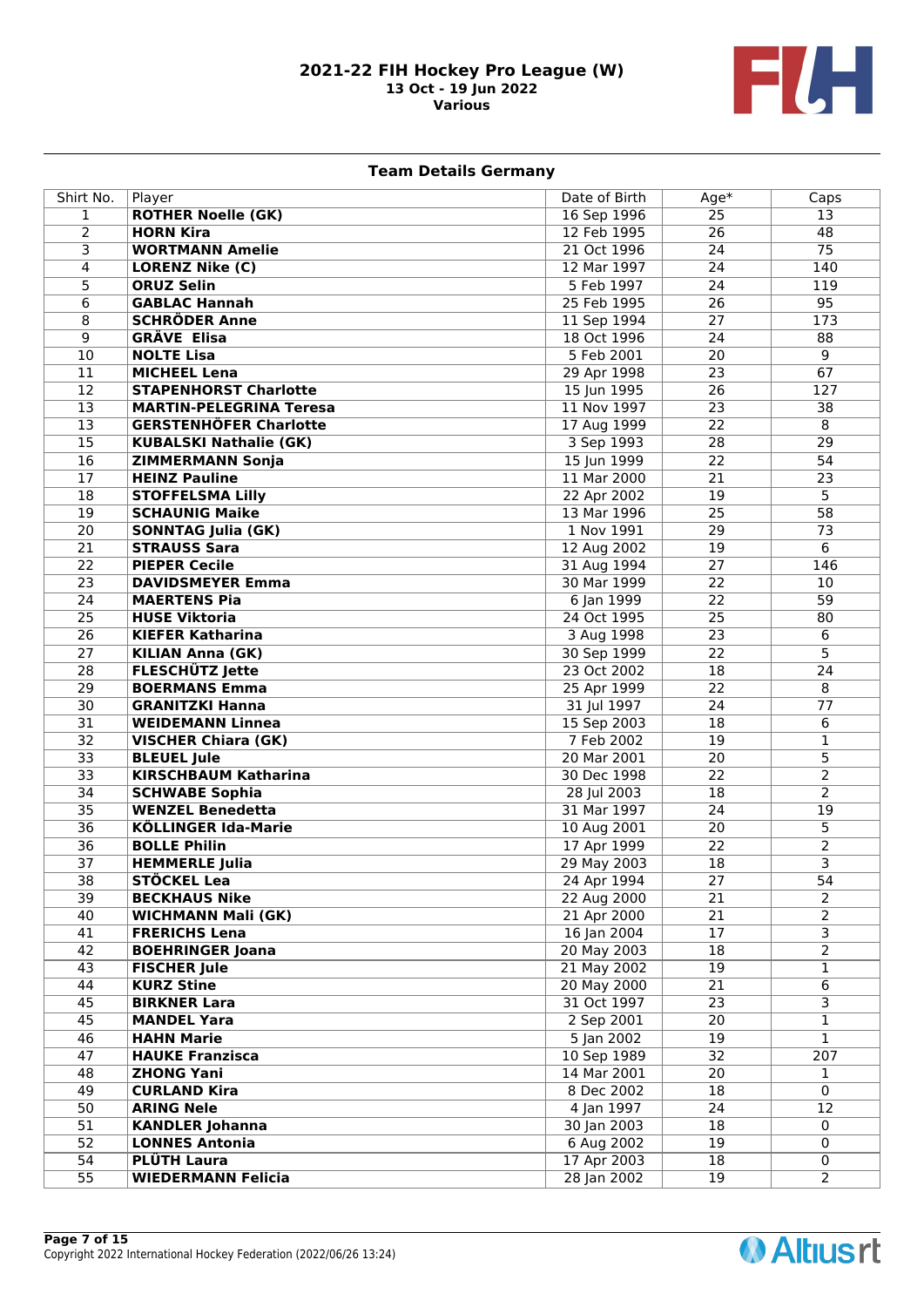

| <b>MARTIN PELEGRINA Marisa</b> | 8 Jul 1999                                     | 22 | $\overline{2}$ |
|--------------------------------|------------------------------------------------|----|----------------|
| <b>SAMBETH Cara</b>            | 5 Feb 2002                                     | 19 |                |
| <b>SCHRÖDER Paula</b>          | 23 Jan 2003                                    | 18 | $\mathbf{0}$   |
|                                | 17 May 2002                                    | 19 | $\mathbf 0$    |
| <b>FISCHER Marie</b>           | 8 Sep 2003                                     | 18 | $\mathbf 0$    |
| <b>NIKLAUS Paulina</b>         | 17 Oct 2001                                    | 19 | $\overline{2}$ |
| <b>KRESKEN Aina</b>            | 29 Jun 2000                                    | 21 |                |
|                                | 11 Jan 2000                                    | 21 | $\overline{2}$ |
| <b>DUUS Tara</b>               | 18 Feb 2001                                    | 20 |                |
| <b>NEUMANN Verena</b>          | 3 Nov 2000                                     | 20 |                |
| <b>BÖHRINGER Mia (GK)</b>      | 12 Apr 2003                                    | 18 | $\mathbf{0}$   |
| <b>SAENGER Laura</b>           | 1 Sep 1994                                     | 27 | 7              |
| <b>HOFMEISTER Inma</b>         | 21 Feb 2000                                    | 21 | $\mathbf 0$    |
| <b>SIELAFF Maja (GK)</b>       | 9 Nov 2002                                     | 18 |                |
| <b>ALTENBURG Lisa</b>          | 23 Sep 1989                                    | 32 | 142            |
| <b>SIPPEL Carlotta</b>         | 26 Jul 2001                                    | 20 | 6              |
|                                | <b>MAYERHÖFER Lisa</b><br><b>GÜNTHER Emily</b> |    |                |

NB: Team lists are subject to change following the tournament briefing meeting **the subset of 2021-10-13** \* As of 2021-10-13

# **Team Staff**

| Role                   | Name                            |
|------------------------|---------------------------------|
| Team Manager           | <b>MLODZIAN Franziska</b>       |
| <b>Team Manager</b>    | <b>SCHULER Fabian</b>           |
| <b>Team Manager</b>    | <b>EBERT Jana</b>               |
| <b>Head Coach</b>      | <b>RECKINGER Xavier</b>         |
| <b>Head Coach</b>      | <b>BOUCHOUCHI Akim</b>          |
| <b>Head Coach</b>      | <b>ALTENBURG Valentin</b>       |
| <b>Assistant Coach</b> | <b>HUIJSMANS Stan</b>           |
| <b>Assistant Coach</b> | <b>STENZEL Mirko</b>            |
| Assistant Coach        | <b>SCHMITZ Johannes</b>         |
| <b>Assistant Coach</b> | <b>KELLER Florian</b>           |
| <b>Medical Doctor</b>  | <b>WIDENMAYER Willhelm (Dr)</b> |
| <b>Medical Doctor</b>  | <b>VONHOEGEN Jan</b>            |
| <b>Medical Doctor</b>  | <b>MANDRYKA Boris</b>           |
| <b>Medical Doctor</b>  | <b>KLEEFELD Torsten</b>         |
| <b>Medical Doctor</b>  | <b>HENTSCHEL Tobias</b>         |
| Physiotherapist        | <b>WAGNER Jonathan</b>          |
| Physiotherapist        | <b>MÖNNING Fiona</b>            |
| Physiotherapist        | <b>BENY Jeannette</b>           |
| Physiotherapist        | KÜHN Benjamin                   |
| Physiotherapist        | <b>GIGLBERGER Johannes</b>      |
| Physiotherapist        | <b>SCHWEISTHAL Lucia</b>        |
| Physiotherapist        | <b>ARMANCA Bogdan</b>           |
| Physiotherapist        | <b>SCHROBENHAUSER Martin</b>    |
| Physiotherapist        | <b>ENGEL Linus</b>              |
| Physiotherapist        | <b>OTTO Madeleine</b>           |

| <b>Shirts</b>    | Black   White     |
|------------------|-------------------|
| <b>Skirts</b>    | Black   White     |
| <b>Socks</b>     | Black   White     |
| <b>GK Shirts</b> | Pink   Royal blue |

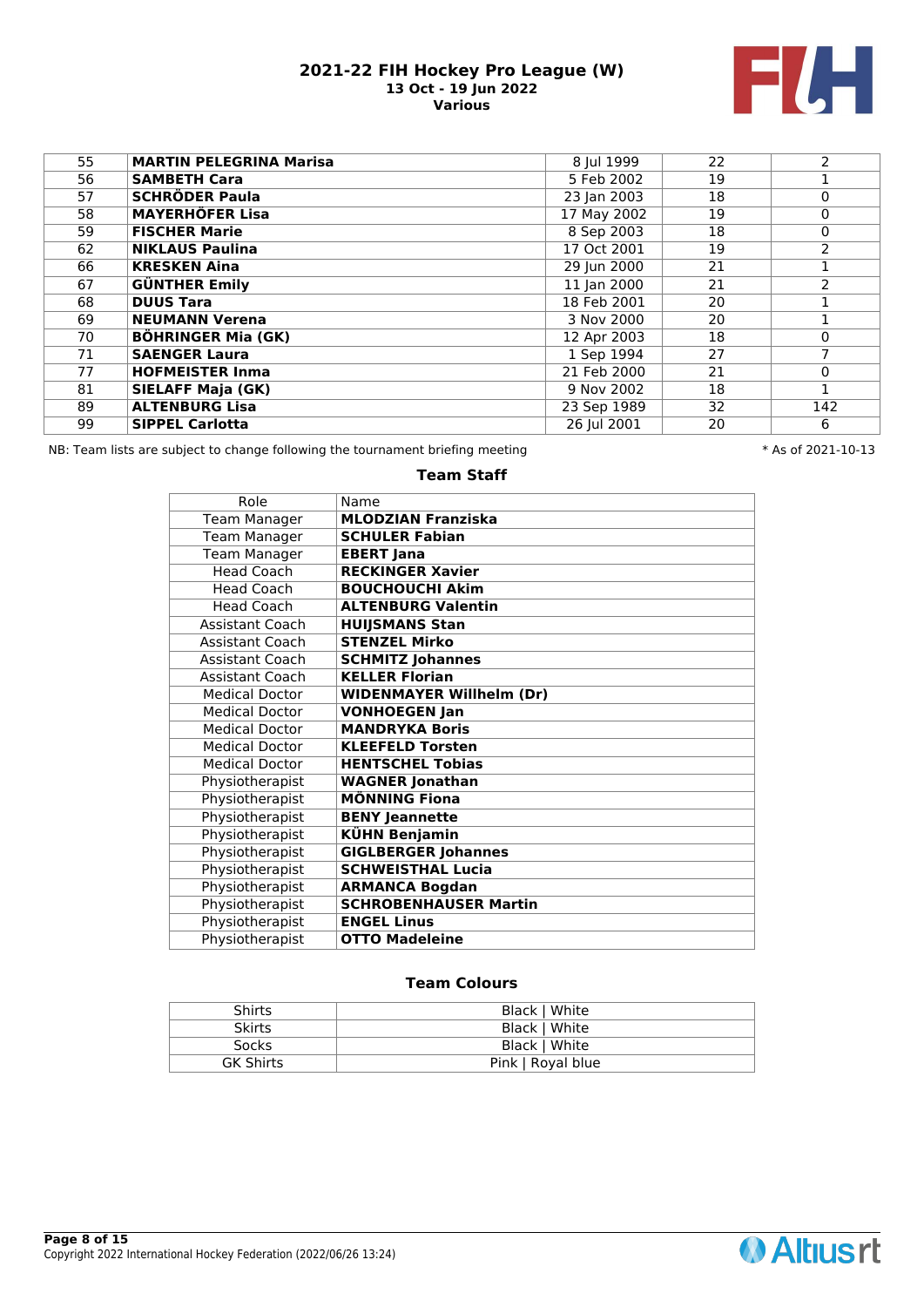

### **Team Details India**

| Shirt No.       | Player                       | Date of Birth | $Age*$          | Caps             |
|-----------------|------------------------------|---------------|-----------------|------------------|
| $\mathbf{1}$    | <b>Kaur Navjot</b>           | 7 Mar 1995    | 26              | 196              |
| $\overline{2}$  | <b>Kaur Gurjit</b>           | 25 Oct 1995   | 25              | 112              |
| $\overline{3}$  | <b>Ekka Deep Grace</b>       | 3 Jun 1994    | 27              | 228              |
| $\overline{4}$  | <b>Monika</b>                | 5 Nov 1993    | 27              | 178              |
| 5               | <b>Sonika</b>                | 20 Mar 1997   | 24              | 47               |
| 6               | <b>Khokhar Reena</b>         | 10 Apr 1993   | 28              | 45               |
| $\overline{7}$  | Devi Sharmila                | 10 Oct 2001   | $\overline{20}$ | $\overline{33}$  |
| 8               | <b>Pradhan Nikki</b>         | 8 Dec 1993    | $\overline{27}$ | $\overline{127}$ |
| $\overline{9}$  | <b>Kaur Rajwinder</b>        | 19 Nov 1998   | 22              | $\overline{4}$   |
| $\overline{10}$ | <b>Thoudam Suman Devi</b>    | 16 Jul 1999   | 22              | $\overline{12}$  |
| $\overline{11}$ | Savita (GK)                  | 11 Jul 1990   | 31              | 228              |
| $\overline{12}$ | <b>Kujur Mariana</b>         | 20 Apr 1999   | 22              | $\overline{8}$   |
| $\overline{13}$ | Etimarpu Rajani (GK)         | 9 Jun 1990    | 31              | 96               |
| $\overline{15}$ | <b>Nisha</b>                 | 9 Jul 1995    | $\overline{26}$ | $\overline{37}$  |
| $\overline{16}$ | Katariya Vandana             | 15 Apr 1992   | 29              | 264              |
| $\overline{17}$ | Kharibam Bichu Devi (GK)     | 3 Dec 2000    | 20              | $\overline{4}$   |
| $\overline{18}$ | <b>Udita</b>                 | 14 Jan 1998   | 23              | $\overline{58}$  |
| $\overline{19}$ | <b>Toppo Namita</b>          | 4 Jun 1995    | 26              | 168              |
| $\overline{20}$ | Lalremsiami                  | 30 Mar 2000   | $\overline{21}$ | 86               |
| $\overline{21}$ | <b>DUBEY Preeti</b>          | 13 Jun 1998   | $\overline{23}$ | 42               |
| $\overline{23}$ | <b>Minz Rashmita</b>         | 16 Dec 1997   | $\overline{23}$ | 13               |
| $\overline{24}$ | Jyoti                        | 11 Dec 1999   | 21              | $\overline{30}$  |
| $\overline{25}$ | <b>Kaur Navneet</b>          | 26 Jan 1996   | 25              | 107              |
| $\overline{27}$ | Pukhrambam Sushila Chanu     | 25 Feb 1992   | $\overline{29}$ | 208              |
| $\overline{28}$ | Rani                         | 4 Dec 1994    | $\overline{26}$ | 250              |
| $\overline{30}$ | <b>Tete Salima</b>           | 27 Dec 2001   | 19              | $\overline{53}$  |
| $\overline{32}$ | <b>Neha</b>                  | 15 Nov 1996   | 24              | 103              |
| $\overline{33}$ | <b>SINGH Upasana</b>         | 20 Aug 1999   | 22              | 0                |
| $\overline{36}$ | <b>CHAVAN Aishwarya</b>      | 18 Oct 1997   | 23              | 1                |
| $\overline{40}$ | <b>Manpreet Kaur</b>         | 17 May 1998   | 23              | 0                |
| $\overline{42}$ | <b>Dhekale Akshata Abaso</b> | 2 Nov 2001    | 19              | 4                |
| $\overline{50}$ | <b>Chaudhary Ishika</b>      | 15 Apr 2000   | 21              | 10               |
| $\overline{55}$ | <b>Deepika</b>               | 6 Dec 2003    | 17              | 6                |
| $\overline{58}$ | <b>Kumari Sangita</b>        | 24 Dec 2001   | 19              | 6                |
| 64              | <b>Kaur Baljeet</b>          | 22 Mar 2001   | 20              | 1                |
| $\overline{68}$ | <b>Choudhary Mahima</b>      | 6 Dec 1999    | 21              | 1                |

NB: Team lists are subject to change following the tournament briefing meeting \* \* As of 2021-10-13

# **Team Staff**

| Role                    | Name                          |
|-------------------------|-------------------------------|
| <b>Team Manager</b>     | <b>KHANDKER Tushar</b>        |
| <b>Head Coach</b>       | <b>SCHOPMAN Janneke</b>       |
| Assistant Coach         | <b>BILLAVA SURESH Ankitha</b> |
| Assistant Coach         | <b>TSHUTSHANI Patrick</b>     |
| Physiotherapist         | <b>CHOPRA Nivedita</b>        |
| Physiotherapist         | <b>MUNDLURU Heera</b>         |
| <b>Physical Trainer</b> | <b>NAIDOO Taren</b>           |
| <b>Physical Trainer</b> | <b>CHAUDHARI Radhika</b>      |
|                         |                               |

| Royal Blue   White  |
|---------------------|
|                     |
| Royal Blue   White  |
|                     |
| Royal Blue   Orange |
|                     |
| Yellow   Red        |
|                     |
|                     |

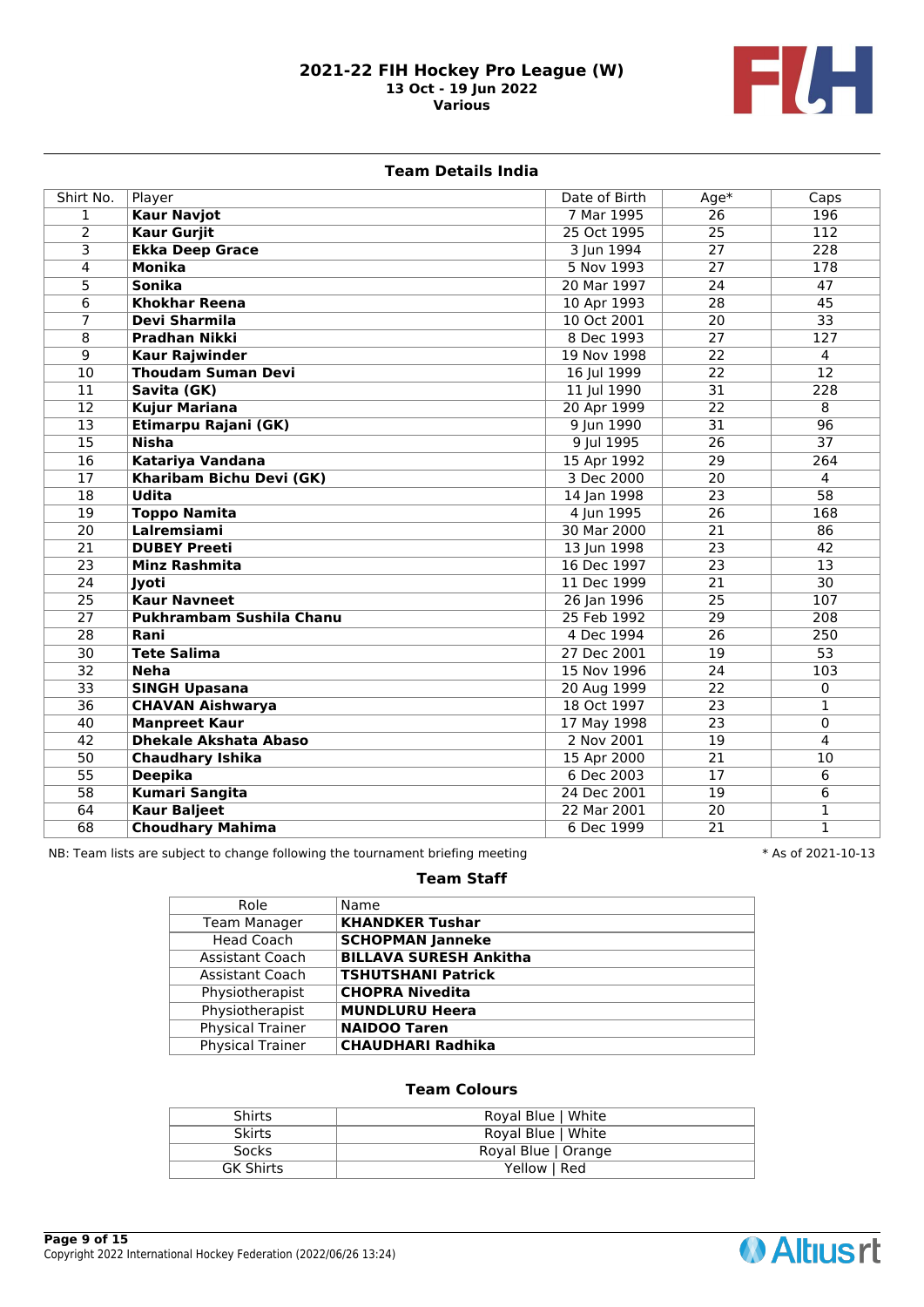

### **Team Details Netherlands**

| Shirt No.       | Player                                                       | Date of Birth            | Age*            | Caps            |
|-----------------|--------------------------------------------------------------|--------------------------|-----------------|-----------------|
| $\mathbf{1}$    | <b>VEENENDAAL Anne (GK)</b>                                  | 7 Sep 1995               | $\overline{26}$ | 88              |
| $\overline{2}$  | van der LAAN Pam                                             | 26 Sep 2003              | $\overline{18}$ | $\overline{2}$  |
| 3               | <b>KOOLEN Sanne</b>                                          | 23 Mar 1996              | 25              | 67              |
| 4               | <b>MOES Freeke</b>                                           | 29 Nov 1998              | 22              | 21              |
| 6               | <b>LEURINK Laurien</b>                                       | 13 Nov 1994              | 26              | 127             |
| 7               | de WAARD Xan                                                 | 8 Nov 1995               | 25              | 175             |
| 8               | <b>KEETELS Marloes</b>                                       | 4 May 1993               | $\overline{28}$ | 170             |
| 9               | <b>BLAAS Jip</b>                                             | 26 Aug 2002              | 19              | $\mathbf 0$     |
| 10              | <b>ALBERS Felice</b>                                         | 27 Dec 1999              | 21              | $\overline{26}$ |
| 11              | <b>VERSCHOOR Maria</b>                                       | 22 Apr 1994              | 27              | 163             |
| 12              | <b>WELTEN Lidewij</b>                                        | 16 Jul 1990              | $\overline{31}$ | 237             |
| 14              | <b>KAPPELLE IIse</b>                                         | 13 May 1998              | 23              | 9               |
| 15              | <b>MATLA Frédérique</b>                                      | 28 Dec 1996              | 24              | 98              |
| 16              | <b>BRÜNING Sietske</b>                                       | 8 Dec 2003               | 17              | $\overline{2}$  |
| 17              | van den ASSEM Ireen                                          | 9 Feb 1990               | 31              | 82              |
| 17              | de NOOIJER Lilli                                             | 30 Jul 2002              | 19              | $\overline{2}$  |
| $\overline{18}$ | <b>SANDERS Pien</b>                                          | 11 Jun 1998              | 23              | 82              |
| $\overline{19}$ | van LOON Isis                                                | 16 Mar 2002              | 19              | $\overline{2}$  |
| $\overline{20}$ | <b>NUNNINK Laura</b>                                         | 26 Jan 1995              | $\overline{26}$ | 151             |
| 21              | van den BROEK Belén                                          | 4 Jul 2003               | 18              | $\overline{2}$  |
| 22              | <b>KONING Josine (GK)</b>                                    | 2 Sep 1995               | $\overline{26}$ | 95              |
| 23              | van GEFFEN Margot                                            | 23 Nov 1989              | 31              | 229             |
| $\overline{24}$ | de GOEDE Eva (C)                                             | 23 Mar 1989              | $\overline{32}$ | 252             |
| $\overline{25}$ | <b>FORTUIN Kyra</b>                                          | 15 May 1997              | 24              | 23              |
| $\overline{26}$ | <b>BURG Joosje</b>                                           | 29 Jul 1997              | $\overline{24}$ | $\overline{10}$ |
| $\overline{27}$ | van LAARHOVEN Renee                                          | 15 Oct 1997              | 23              | 24              |
| $\overline{28}$ | <b>CLASENER Tessa</b>                                        | 19 Jun 1996              | $\overline{25}$ | $\overline{7}$  |
| 29              | <b>VAN GILS Stella</b>                                       | 4 Aug 1999               | 22              | 15              |
| $\overline{30}$ | <b>REMMERSWAAL Julia (GK)</b>                                | 12 Jul 1995              | 26              | 15              |
| 31              | <b>PLONISSEN Sabine</b>                                      | 16 Jan 1995              | 26              | 9               |
| $\overline{32}$ | <b>KROOT Isa</b>                                             | 14 Jul 2003              | 18              | $\overline{2}$  |
| $\overline{33}$ | <b>JANSEN Yibbi</b>                                          | 18 Nov 1999              | $\overline{21}$ | $\overline{31}$ |
| $\overline{34}$ | <b>DICKE Pien</b>                                            | 28 Aug 1999              | 22              | 13              |
| $\overline{35}$ | <b>MORGENSTERN Fiona</b>                                     | 7 Apr 1996               | $\overline{25}$ | 8               |
| $\overline{36}$ | <b>BARENTSEN Marente</b>                                     | 8 Jan 1997               | 24              | $\overline{10}$ |
| 37              | <b>CAARLS Sanne</b>                                          | 16 Mar 1998              | 23              | $11$ (USA)      |
| 38              | <b>POST Lisa</b>                                             | 27 Jan 1999              | $\overline{22}$ | 13              |
| 39              | de GEUS Anna                                                 | 24 May 1999              | 22              | $\mathbf 0$     |
| 40              |                                                              |                          | $\overline{24}$ | 4               |
| 41              | <b>GUNNEMAN Kiki (GK)</b><br><b>HEERBAART Alexandra (GK)</b> | 4 Dec 1996<br>1 Nov 1994 | 26              | 4               |
| 42              | van der PLAS Pleun                                           | 28 Mar 1995              | $\overline{26}$ | $\overline{5}$  |
| 43              | van der VELD Hester                                          | 30 Oct 1997              | $\overline{23}$ | $\overline{4}$  |
| 44              | <b>LEJEUNE Lisa</b>                                          | 5 Aug 1998               | $\overline{23}$ | $\mathbf 0$     |
| 45              | <b>KREKELAAR Maartje</b>                                     | 6 Jul 1995               | 26              | $\overline{43}$ |
| 46              | van HECKING Margot                                           | 12 Oct 1999              | 22              | 0               |
| 47              | <b>MOSCH Gabrielle</b>                                       | 21 Dec 1999              | 21              | $\overline{2}$  |
| 49              | <b>ZANDEE Elzemiek</b>                                       | 24 Jun 2001              | 20              | $\overline{2}$  |
| $\overline{50}$ | <b>KERSTHOLT Maxime</b>                                      | 24 Feb 1996              | $\overline{25}$ | 11              |
| $\overline{51}$ | de BAAT Noor                                                 | 4 Oct 2000               | $\overline{21}$ | $\overline{2}$  |
| $\overline{52}$ | <b>BEETSMA Tessa</b>                                         | 1 Jun 2000               | 21              | $\mathbf{1}$    |
| $\overline{53}$ | <b>FOKKE Luna</b>                                            | 9 Mar 2001               | 20              | $\overline{2}$  |
| 54              |                                                              | 9 Jun 2000               | 21              | $\overline{2}$  |
| $\overline{55}$ | de HAAN Floor<br><b>STEENSMA Maria</b>                       | 25 Sep 2001              | 20              | $\mathbf{1}$    |
| 56              |                                                              |                          |                 |                 |
|                 | <b>TUKKERS Anne</b>                                          | 2 Nov 2000               | 20              | $\mathbf 0$     |

NB: Team lists are subject to change following the tournament briefing meeting  $* A s$  of 2021-10-13

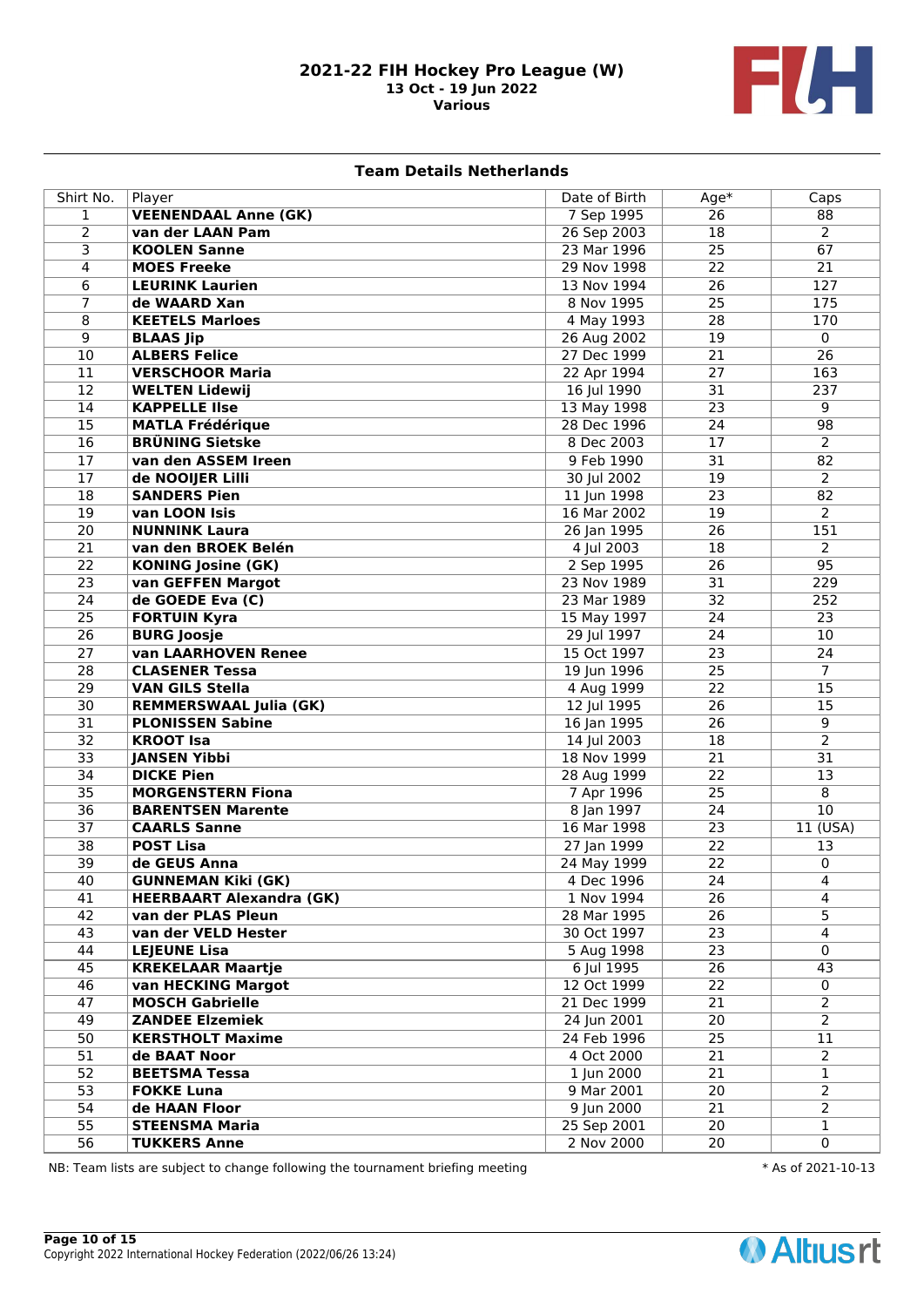

## **Team Staff**

| Role                               | Name                                 |
|------------------------------------|--------------------------------------|
| <b>Team Manager</b>                | van der TUIN Brigitte                |
| <b>Team Manager</b>                | van den BOOGAARD Dillianne           |
| <b>Team Manager</b>                | <b>KOOIJMAN Femke</b>                |
| <b>Head Coach</b>                  | <b>ANNAN Alyson</b>                  |
| Head Coach                         | <b>MÜLDERS Jamilon</b>               |
| Assistant Coach                    | <b>BITTERLING Joost</b>              |
| Assistant Coach                    | <b>SABEL Daan</b>                    |
| Assistant Coach                    | van DRIEL Erik                       |
| <b>Assistant Coach</b>             | <b>ZYP Simon</b>                     |
| <b>Medical Doctor</b>              | <b>WITTEVEEN Kim</b>                 |
| <b>Medical Doctor</b>              | van DOORN Marieke                    |
| <b>Medical Doctor</b>              | van der POL Carmen                   |
| <b>Medical Doctor</b>              | <b>ENGELBERTINK Irene</b>            |
| Physiotherapist                    | <b>HOOGEWERFF Stefan</b>             |
| Physiotherapist / Stand-In Manager | <b>DIRKSE van den HEUVEL Carlien</b> |
| Physiotherapist                    | van BRAKEL Roel                      |
| Physiotherapist / Stand-In Manager | <b>BACKELANDT Franc</b>              |

| <b>Shirts</b>    | Orange   Royal Blue   Black     |
|------------------|---------------------------------|
| <b>Skirts</b>    | Orange   Royal Blue   Black     |
| <b>Socks</b>     | Orange   Royal Blue   Black     |
| <b>GK Shirts</b> | Bright Yellow   Orange   Purple |

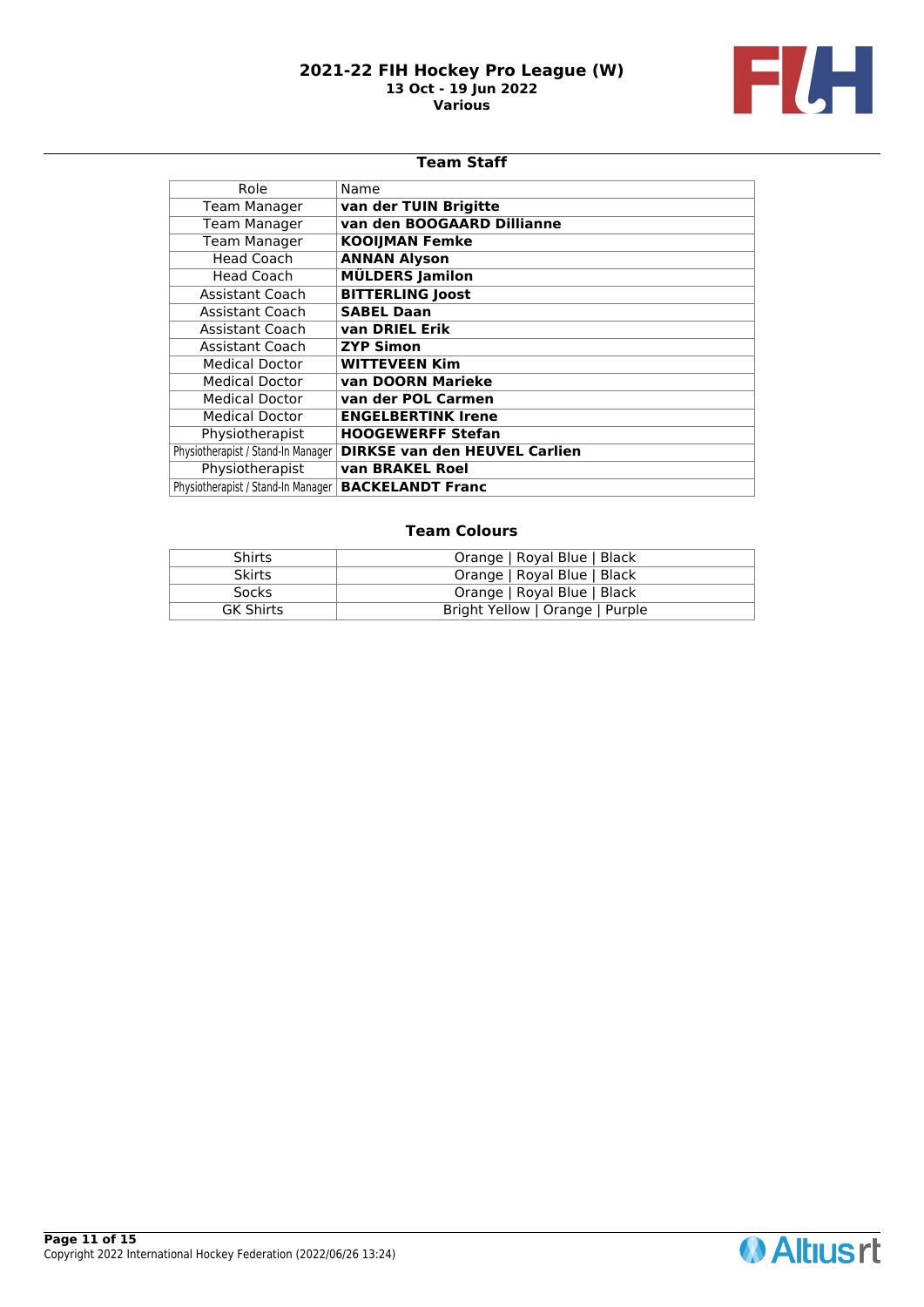

# **Team Details Spain**

| Shirt No.               | Player                          | Date of Birth | Age*            | Caps             |
|-------------------------|---------------------------------|---------------|-----------------|------------------|
| $\mathbf{1}$            | <b>RUIZ Maria (GK)</b>          | 18 Mar 1990   | $\overline{31}$ | 167              |
| $\overline{2}$          | <b>BARRIOS Laura</b>            | 4 Sep 2000    | $\overline{21}$ | $\overline{25}$  |
| $\overline{\mathbf{3}}$ | <b>GRAU Marta</b>               | 28 Jan 1995   | $\overline{26}$ | 40               |
| 4                       | <b>BARRIOS Sara</b>             | 4 Sep 2000    | $\overline{21}$ | $\overline{12}$  |
| $\overline{5}$          | <b>PAMPIN Lara</b>              | 3 May 1995    | $\overline{26}$ | 34               |
| 6                       | <b>BADIA Clara</b>              | 5 Feb 1998    | $\overline{23}$ | 10               |
| 7                       | <b>STRAPPATO Júlia</b>          | 16 Jan 2000   | 21              | 17               |
| 8                       | <b>JIMENEZ Lucia</b>            | 8 Jan 1997    | 24              | 149              |
| 9                       | <b>LOPEZ Maria</b>              | 16 Feb 1990   | 31              | 219              |
| $\overline{10}$         | <b>IGLESIAS Belén</b>           | 6 Jul 1996    | 25              | 75               |
| 11                      | <b>SEGU Marta</b>               | 22 Jun 1995   | 26              | 85               |
| $\overline{12}$         | <b>AMUNDSON Florencia</b>       | 12 Feb 1998   | $\overline{23}$ | 11               |
| $\overline{13}$         | <b>AMUNDSON Constanza</b>       | 12 Feb 1998   | $\overline{23}$ | 11               |
| $\overline{14}$         | <b>TOST Maria</b>               | 21 Mar 1994   | $\overline{27}$ | $\overline{146}$ |
| $\overline{15}$         | <b>GARCIA Maialen</b>           | 5 Apr 1990    | $\overline{31}$ | 113              |
| $\overline{16}$         | <b>MEJIAS Candela</b>           | 27 Jan 1997   | $\overline{24}$ | 46               |
| $\overline{17}$         | <b>YCART Clara</b>              | 10 Jan 1999   | $\overline{22}$ | $\overline{66}$  |
| $\overline{18}$         | <b>PONS Julia</b>               | 27 Jul 1994   | $\overline{27}$ | 179              |
| $\overline{19}$         | <b>GARCIA Begoña</b>            | 19 Jul 1995   | $\overline{26}$ | 158              |
| $\overline{20}$         | <b>GINE Xantal</b>              | 23 Sep 1992   | 29              | 174              |
| 21                      | <b>PEREZ Beatriz</b>            | 4 May 1991    | 30              | 231              |
| $\overline{22}$         | <b>VIDOSA Laia</b>              | 8 Jan 1999    | $\overline{22}$ | 14               |
| $\overline{23}$         | <b>OLIVA Georgina (C)</b>       | 18 Jul 1990   | 31              | 261              |
| 24                      | <b>TORRES-QUEVEDO Alejandra</b> | 30 Sep 1999   | 22              | 63               |
| 25                      | <b>CALVO Ana (GK)</b>           | 10 Oct 1996   | 25              | $\overline{5}$   |
| 26                      | <b>SERRAHIMA Mariona</b>        | 26 Dec 1997   | 23              | 19               |
| 27                      | <b>GIL Anna</b>                 | 29 Apr 1995   | 26              | 15               |
| 28                      | <b>MAGAZ Alicia</b>             | 24 May 1994   | 27              | 116              |
| $\overline{29}$         | <b>GARCIA Melanie (GK)</b>      | 21 Sep 1990   | $\overline{31}$ | 84               |
| $\overline{30}$         | <b>ALVAREZ Patricia</b>         | 4 Mar 1998    | $\overline{23}$ | 15               |
| $\overline{31}$         | <b>TELLO Maria</b>              | 18 Feb 2001   | 20              | 3                |
| $\overline{32}$         | <b>MARTÍNEZ Jana</b>            | 25 Oct 2002   | 18              | $\overline{6}$   |
| $\overline{33}$         | <b>PETCHAME Carlota</b>         | 25 Jun 1990   | 31              | 210              |
| $\overline{34}$         | <b>SALVATELLA Carola</b>        | 8 Jul 1994    | $\overline{27}$ | 142              |
| $\overline{35}$         | <b>BONASTRE Berta</b>           | 3 Jun 1992    | 29              | 203              |
| $\overline{36}$         | <b>CANO Carmen</b>              | 31 Dec 1992   | $\overline{28}$ | 81               |
| $\overline{37}$         | <b>RIERA Lola</b>               | 25 Jun 1991   | $\overline{30}$ | 195              |

NB: Team lists are subject to change following the tournament briefing meeting  $* A s$  of 2021-10-13

### **Team Staff**

| Role                    | Name                    |
|-------------------------|-------------------------|
| <b>Team Manager</b>     | <b>GOMEZ Raul</b>       |
| Stand-In Manager        | <b>MORENCOS Esther</b>  |
| Head Coach              | <b>LOCK Adrian</b>      |
| Assistant Coach         | <b>AGUILAR Eduardo</b>  |
| Assistant Coach         | <b>RUIZ Alberto</b>     |
| Assistant Coach         | <b>GARCIA Carlos</b>    |
| Medical Doctor          | <b>MUNOZ Silvia</b>     |
| <b>Medical Doctor</b>   | <b>GONZALEZ Rafael</b>  |
| <b>Medical Doctor</b>   | <b>JARRIN Priscilla</b> |
| <b>Medical Doctor</b>   | <b>GOMEZ Lucas</b>      |
| Physiotherapist         | <b>MORENO Berta</b>     |
| Physiotherapist         | <b>RAMOS Mariona</b>    |
| <b>Physical Trainer</b> | <b>GUTIERREZ Lorena</b> |
|                         |                         |

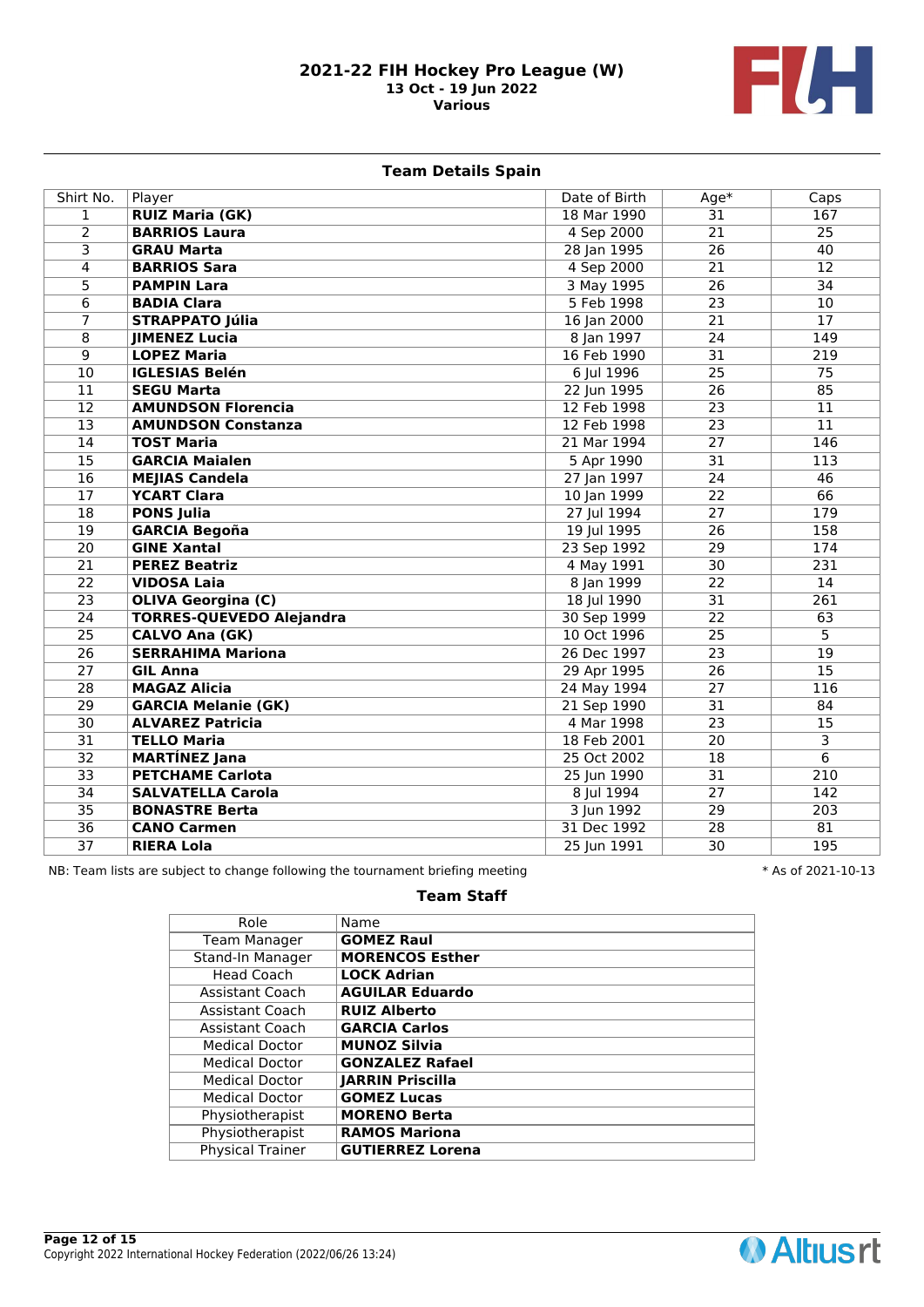

| <b>Shirts</b>    | Red   White         |
|------------------|---------------------|
| <b>Skirts</b>    | Red   White         |
| Socks            | Red   White         |
| <b>GK Shirts</b> | Yellow   Royal Blue |

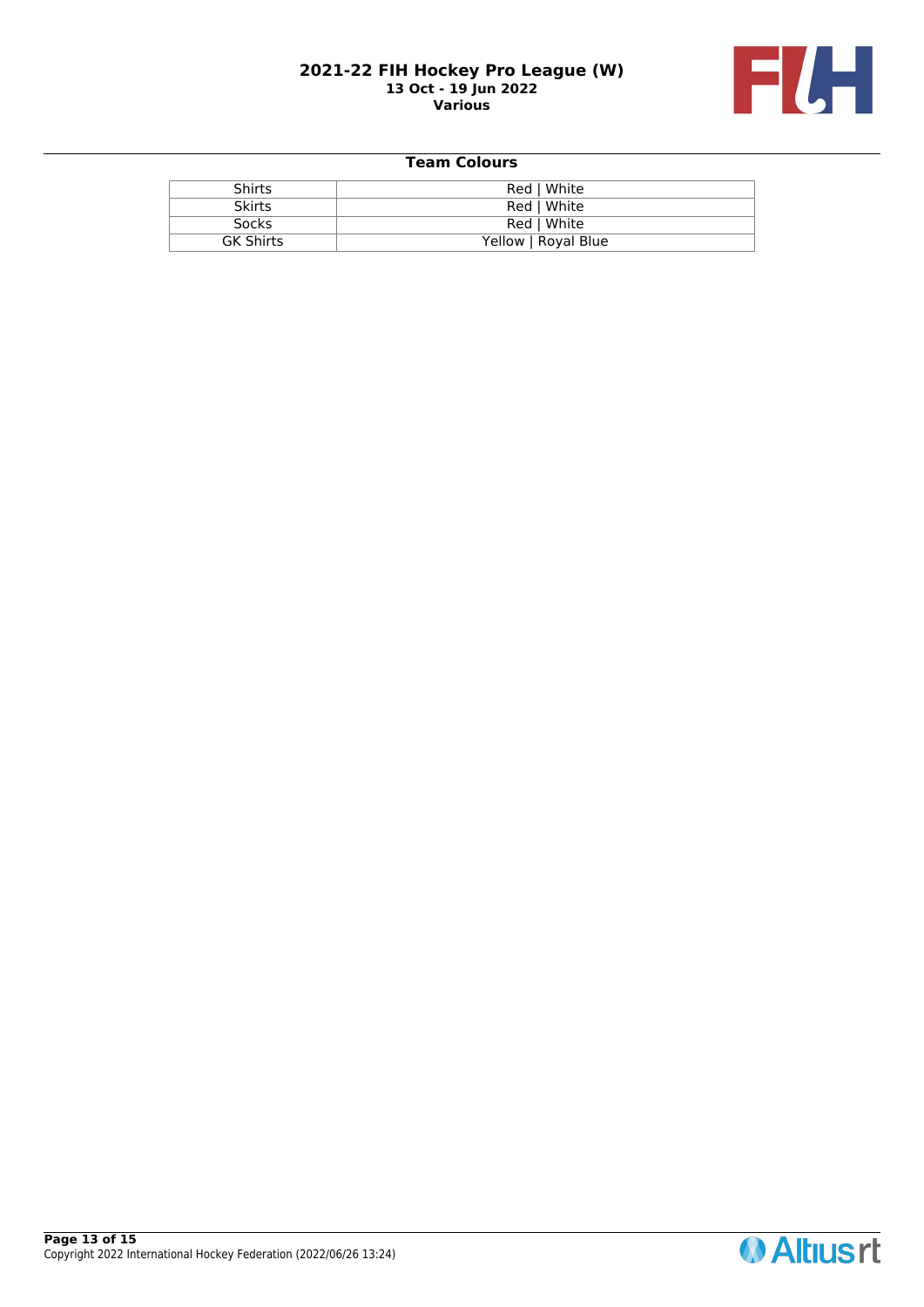

### **Team Details United States**

| Shirt No.       | Player                     | Date of Birth | $Age*$          | Caps            |
|-----------------|----------------------------|---------------|-----------------|-----------------|
| $\mathbf{1}$    | <b>MATSON Erin</b>         | 17 Mar 2000   | $\overline{21}$ | $\overline{79}$ |
| $\overline{2}$  | <b>MOYER Lauren</b>        | 13 May 1995   | $\overline{26}$ | 101             |
| $\overline{3}$  | <b>SESSA Ashley</b>        | 23 Jun 2004   | $\overline{17}$ | 11              |
| 4               | <b>GREGA Danielle</b>      | 2 Jul 1996    | $\overline{25}$ | $\overline{59}$ |
| $\overline{5}$  | <b>OROBONO Madison</b>     | 19 Apr 2001   | 20              | $\Omega$        |
| $\overline{6}$  | <b>RODGERS Megan</b>       | 5 Mar 1999    | $\overline{22}$ | $\overline{14}$ |
| $\overline{7}$  | <b>WOLGEMUTH Jillian</b>   | 28 Apr 1998   | $\overline{23}$ | $\overline{24}$ |
| $\overline{8}$  | <b>DEBERDINE Brooke</b>    | 19 May 1999   | $\overline{22}$ | $\overline{17}$ |
| $\overline{9}$  | <b>BRIDDELL Kelsey</b>     | 1 Aug 1996    | $\overline{25}$ | $\overline{7}$  |
| $\overline{10}$ | <b>RANDALL Haley</b>       | 5 Jul 1998    | $\overline{23}$ | $\overline{10}$ |
| 11              | <b>TORNETTA Julianna</b>   | 15 Sep 1999   | 22              | 14              |
| $\overline{12}$ | <b>MAGADAN Amanda (C)</b>  | 28 Mar 1995   | 26              | 109             |
| $\overline{13}$ | <b>HOFFMAN Ashley</b>      | 8 Nov 1996    | $\overline{24}$ | 86              |
| $\overline{14}$ | <b>FARKAS Kelsey</b>       | 7 Dec 1998    | $\overline{22}$ | $\mathbf{1}$    |
| $\overline{15}$ | <b>GOVAERT Fusine</b>      | 27 Apr 1998   | 23              | $\overline{8}$  |
| $\overline{16}$ | <b>GONZALES Linnea</b>     | 15 Aug 1997   | $\overline{24}$ | $\overline{37}$ |
| 17              | <b>YEAGER Elizabeth</b>    | 17 Jun 2003   | 18              | 17              |
| 18              | <b>MARSHALL Alia</b>       | 5 Oct 2000    | 21              | 12              |
| $\overline{19}$ | <b>ROBINSON Rachel</b>     | 3 Oct 1998    | 23              | $\mathbf 0$     |
| $\overline{20}$ | <b>CROUSE Leah</b>         | 22 Feb 2000   | $\overline{21}$ | $\overline{8}$  |
| $\overline{21}$ | <b>HAMMEL Alexandra</b>    | 16 Jun 1996   | $\overline{25}$ | $\overline{26}$ |
| $\overline{22}$ | <b>SUMFEST Jacqueline</b>  | 10 Dec 1998   | $\overline{22}$ | $\overline{22}$ |
| $\overline{23}$ | <b>BACSKAI Madeleine</b>   | 1 Jun 1998    | $\overline{23}$ | $\overline{2}$  |
| 24              | <b>LEPAGE Kelee</b>        | 4 Oct 1997    | 24              | 13              |
| $\overline{25}$ | <b>KISHA Karlie</b>        | 25 Sep 1995   | $\overline{26}$ | $\overline{29}$ |
| $\overline{26}$ | <b>ROSE Hope</b>           | 28 Feb 2003   | 18              | $\overline{7}$  |
| $\overline{27}$ | de VRIES Charlotte         | 17 Nov 2000   | $\overline{20}$ | $\overline{6}$  |
| $\overline{28}$ | <b>SOUTHAM Sofia</b>       | 20 Feb 2000   | 21              | 5               |
| $\overline{29}$ | <b>IACOBUCCI Adele</b>     | 25 Jan 2001   | $\overline{20}$ | 0               |
| $\overline{30}$ | <b>ROBLES Kealsie (GK)</b> | 28 Feb 1997   | 24              | 27              |
| $\overline{31}$ | <b>BING Kelsey (GK)</b>    | 1 Oct 1997    | 24              | 46              |
| $\overline{32}$ | <b>RIZZO Jennifer (GK)</b> | 22 Sep 1997   | 24              | 6               |
| $\overline{33}$ | <b>HANKS Caroline</b>      | 9 Feb 1996    | $\overline{25}$ | $\overline{10}$ |
| $\overline{34}$ | <b>WIRTH Paityn</b>        | 27 May 2000   | $\overline{21}$ | 11              |
| $\overline{35}$ | <b>CAARLS Sanne</b>        | 16 Mar 1998   | $\overline{23}$ | 11              |
| $\overline{36}$ | <b>SHOLDER Meredith</b>    | 27 Feb 1999   | $\overline{22}$ | $\overline{6}$  |
| $\overline{37}$ | <b>ZIMMER Madeleine</b>    | 28 Sep 2001   | $\overline{20}$ | 15              |
| $\overline{39}$ | <b>BENT-COLE Olivia</b>    | 15 Jun 2005   | 16              | 3               |
| 40              | <b>KONERTH Natalie</b>     | 18 Apr 1995   | 26              | $\overline{5}$  |

NB: Team lists are subject to change following the tournament briefing meeting  $* A s$  of 2021-10-13

# **Team Staff**

| Role                | Name                  |
|---------------------|-----------------------|
| <b>Team Manager</b> | <b>PAGE Krista</b>    |
| Head Coach          | <b>DRAKE Greg</b>     |
| Head Coach          | <b>FARRY Anthony</b>  |
| Assistant Coach     | <b>ALLEN Katie</b>    |
| Assistant Coach     | <b>WILLIAMS David</b> |
| Physiotherapist     | JAUSSEN Hannah        |
|                     |                       |

| Shirts        | Navy   White |
|---------------|--------------|
| <b>Skirts</b> | Navy   White |
| Socks         | Navy   White |